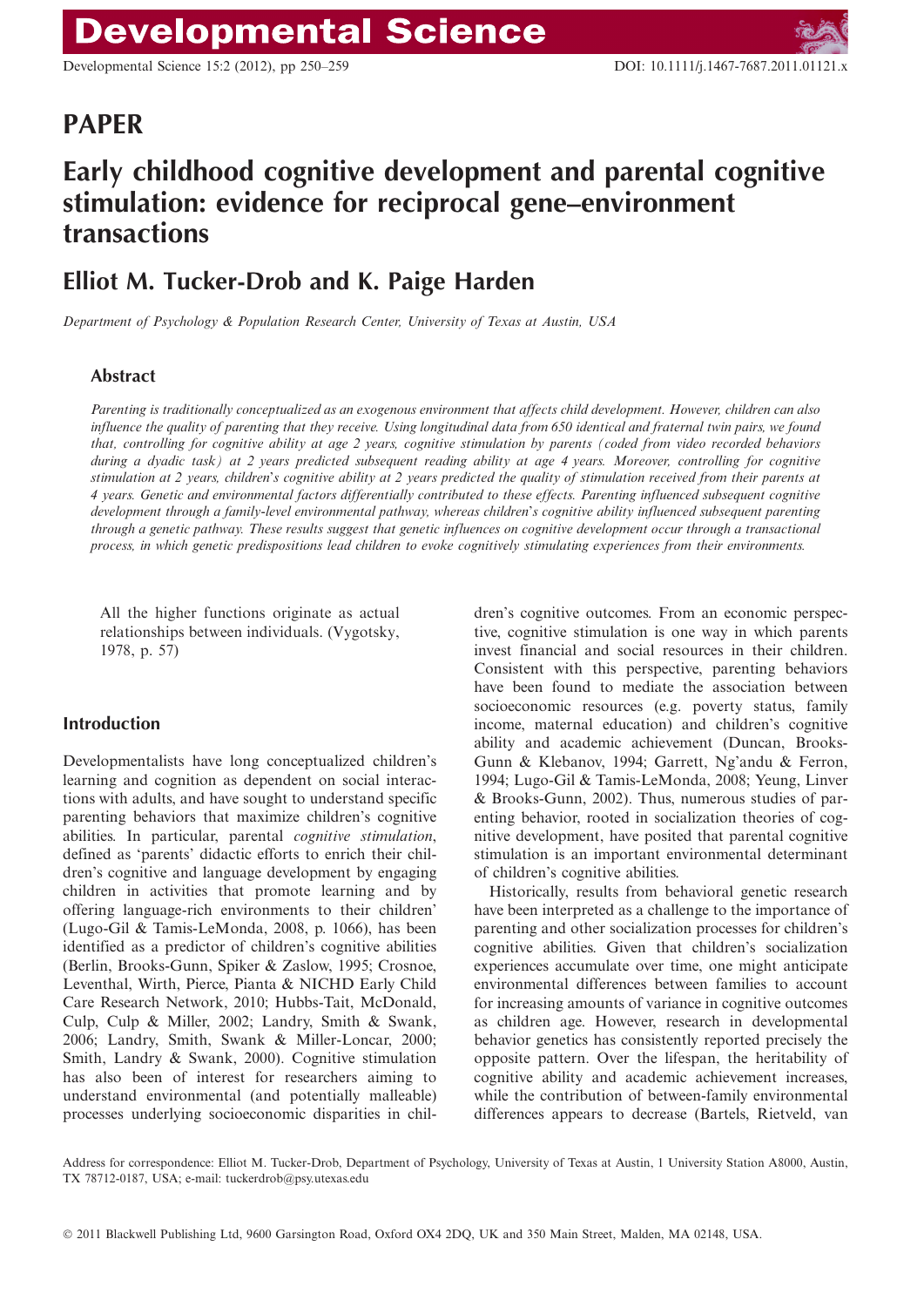Baal & Boomsma, 2002; Davis, Haworth & Plomin, 2009; Plomin, Defries & Fulker, 1988; McGue, Bouchard, Iacono & Lykken, 1993; Petrill, Lipton, Hewitt, Plomin, Cherny, Corley & DeFries, 2004). By late adolescence, genetic differences between individuals account for more than 50% of the variance in important cognitive outcomes. Moreover, the longitudinal relations among genetic contributions to cognitive abilities across multiple ages tend to be very high (Bartels et al., 2002; Petrill et al., 2004; Wadsworth, Corley, Hewitt & DeFries, 2001), which suggests that increasing heritability over development largely represents an amplification of genetic variation that existed earlier, rather than the expression of new genes at later ages. A long-standing theoretical and empirical question, then, has been to understand how genetic potentials come to be realized – and amplified – over the course of child development.

In an attempt to reconcile research demonstrating the importance of parenting behaviors, on the one hand, and behavioral genetic results, on the other, previous authors have argued for an integrative approach that moves beyond a narrow conceptualization of genes and environments as independent forces, and towards more transactional models of human development (e.g. Bronfenbrenner & Ceci, 1994; Collins, Maccoby, Steinberg, Hetherington & Bornstein, 2000; Scarr, 1997; Scarr & McCartney, 1983). Central to transactional models is the concept of gene–environment correlation (rGE), in which a child is systematically exposed to different environments as a function of his or her genotype (Scarr & McCartney, 1983). Evocative rGE, in which parenting behaviors are evoked by the child's own genetically influenced characteristics, may be a particularly important process in younger children, who cannot yet actively select environments for themselves. In this way, initial genetic differences lead children to become differentially exposed to learning environments (such as receiving high levels of cognitive stimulation by parents), which, in turn, causally affect children's cognitive skills. The net effect of this process is increasing phenotypic similarity between more genetically similar individuals: increasing heritability through environmental effects. This process was described in detail by Dickens and Flynn (2001), who proposed that 'reciprocal causation produces a multiplier effect that inflates both genetic and environmental advantages by a process in which high IQ leads one into better environments causing still higher IQ, and so on' (p. 347). According to this argument, initial genetic differences may have very small effects, but these genetic differences are persistent over time, such that they systemically evoke high quality educational experiences from parents, peers, and educators. The result of this dynamic is an increasing 'positive correlation between environment and genotype that masks the potency of environment'.

There are two primary strands of research that provide support for the action of transactional processes. First, a large body of phenotypic research, originally synthesized over four decades ago in Bell's (1968) seminal paper, has clearly demonstrated that children's measured psychological characteristics predict the behavior of their caregivers (Crouter & Booth, 2003; Pardini, 2008). Of particular relevance for transactional models of children's cognitive development, Lugo-Gil and Tamis-LeMonda (2008) found bidirectional, cross-lagged associations between young children's cognitive abilities and parenting quality between the ages of 14 and 36 months. Even after accounting for previous levels of emotional support and cognitive stimulation, and for maternal economic and social resources, infants' cognitive abilities predicted future parenting. Second, previous behavioral genetic studies have found that a breadth of parenting behaviors do, in fact, reflect genetic differences between children, such that siblings experience more similar home environments with greater genetic relatedness (Dunn & Plomin, 1986; Elkins, McGue & Iacono, 1997; Neiderhiser, Reiss, Pedersen, Lichtenstein, Hansson, Cederblad & Elthammer, 2004; Plomin, Reiss, Hetherington & Howe, 1994; Rowe, 1981; Wade & Kendler, 2000; for reviews see McGuire, 2003; Plomin, 1994). For instance, Plomin et al. (1994) used a twin-sibling design to demonstrate that an average of over a quarter of the variation in indices of positive parenting, negative parenting, and parental monitoring was explained by genetic variation in the children they were raising. They noted that this finding appeared paradoxical because 'environments have no DNA and thus cannot show genetic effects' (p. 32), but explained that heritability of environments could result from children selecting, modifying, creating, and evoking their environments based on their genetically influenced traits. Notably, however, there have been comparatively few studies that combine the above two strands of research, particularly for the study of cognitive development. That is, it is known that parenting behaviors are, generally speaking, influenced by children's characteristics, but no previous study has directly tested the cross-lagged bidirectional longitudinal associations between children's cognitive ability and parenting behaviors using a genetically informative research design.

The current study focuses on early childhood as a period in development in which the cascade of gene– environment transactions is likely to begin. First, we examine the bidirectional phenotypic associations between parental cognitive stimulation and early cognitive ability in a sample of twins measured longitudinally at 2 years and 4 years. We predict that parenting behavior not only predicts future levels of cognitive ability, but that early cognitive ability also predicts ensuing changes in parenting behavior. Next, capitalizing on the varying degrees of genetic relatedness between identical and fraternal twins, we examine whether these bidirectional associations are mediated by genetic, family-level environmental, or unique environmental pathways. Consistent with theoretical models of gene– environment transaction, we predict that it is initial genetic differences in cognitive ability that predict future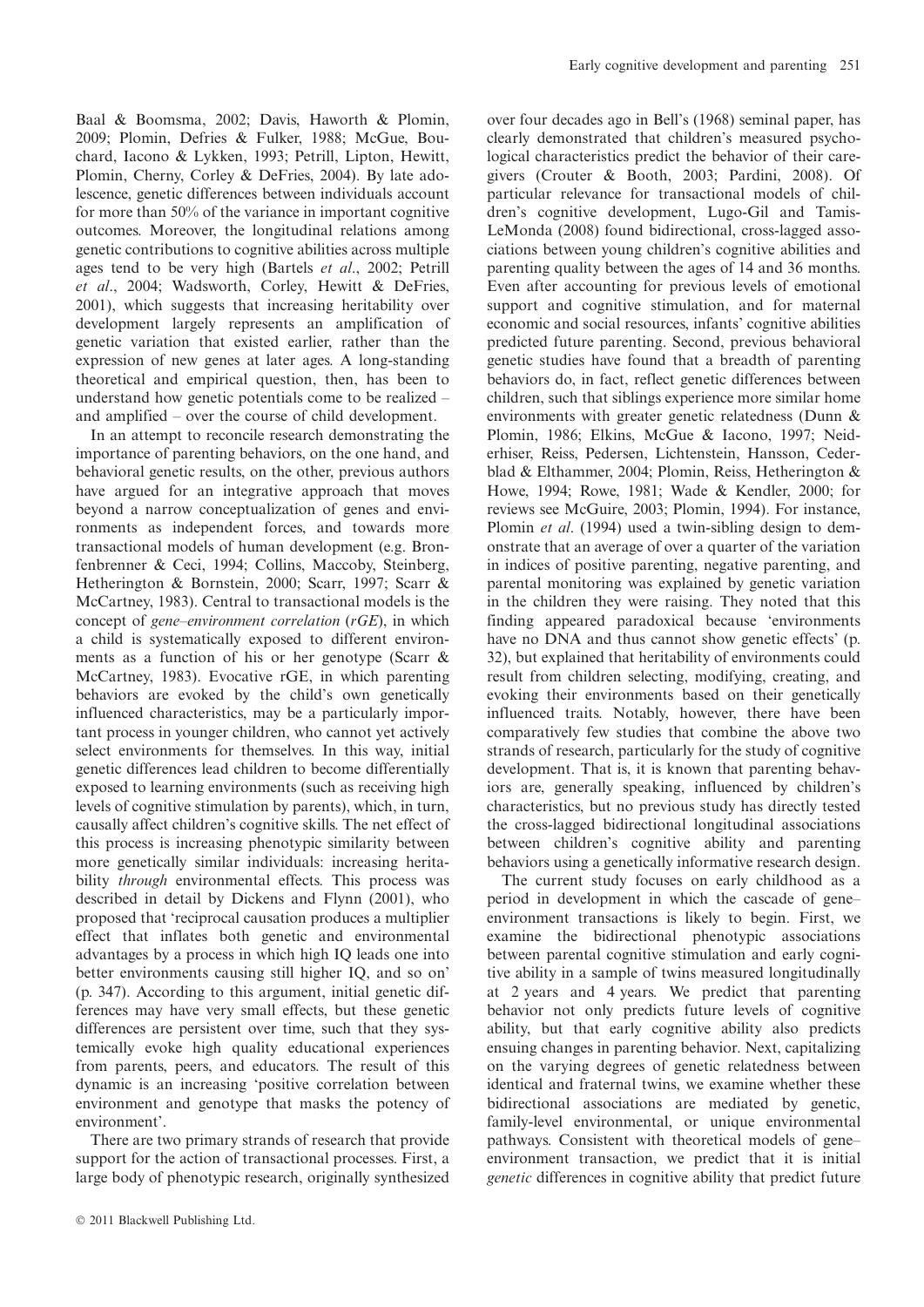levels of parental cognitive stimulation (an evocative rGE). At the same time, we predict that parental cognitive stimulation predicts future levels of child cognitive ability through environmental pathways. In other words, we predict that genetic influences on very early cognitive development lead children to evoke stimulation of differing levels of quality from their parents, and that early levels of stimulation of children by parents act as effectual environments in boosting their children's subsequent cognitive development.

## Method

#### Participants

Data were drawn from the twin subsample of the Early Childhood Longitudinal Study-Birth Cohort (ECLS-B; Snow, Derecho, Wheeless, Lennon, Rosen, Rogers, Kinsey, Morgan & Einaudi, 2009), a nationally representative longitudinal study of children born in the United States in 2001, and followed through kindergarten entry. The current analyses are based on measures taken in 2003–04, when the twins were approximately 2 years of age, and 2005–06, when the twins were approximately 4 years of age (preschool age). Data were available for approximately  $1300$  twins  $(650 \text{ pairs})$ .<sup>1</sup> Sixty-one percent of twins in the ECLS-B sample were White,  $16\%$  were African-American, 16% were Hispanic, 3% were Asian, 1% were Pacific Islander, American Indian, or Alaska Native, and 4% were multiracial. Fifty-one percent are male. Unlike many extant twin samples, which are drawn predominantly from the middle to upper classes, 25% of twin families lived below the poverty line at study entry.

#### Twin zygosity

During the 2-year wave, trained raters responded to six questions about same-sex twins regarding the similarity of their hair color, hair texture, complexion, facial appearance, and earlobe shape. Responses to each feature were coded as 1 ('no difference'), 2 ('slight difference') or 3 ('clear difference'). Zygosity diagnoses based on physical similarity ratings have been consistently shown to be over 90% accurate when cross-validated against objective indices of zygosity, such as twin-pair genotyping (Forget-Dubois, Pérusse, Turecki, Girard, Billette, Rouleau, Boivin, Malo & Tremblay, 2003; Goldsmith, 1991; Price, Freeman, Craig, Petrill, Ebersole & Plomin, 2000). Using the same procedure reported in Tucker-Drob, Rhemtulla, Harden, Turkheimer and Fask (2011), we summed scores for each pair to form a bimodal distribution of scores ranging from 6 to 18. Twin pairs with scores of 6, 7, or 8 were classified as monozygotic (MZ), and twin pairs with scores of 9 or above, along with opposite-sex twin pairs, were classified as dizygotic (DZ). Further, we eliminated same-sex pairs receiving a DZ diagnosis if their parents indicated that there was a medical reason for their dissimilarity. Our final working sample included 200 pairs of MZ twins and 450 pairs of DZ twins.

#### Measures

#### Bayley Scale (2 years)

During the 2-year wave, ECLS staff administered the Bayley Short Form-Research Edition (BSF-R), a shortened form of the Bayley Scales of Infant Development, Second Edition (Bayley, 1993). The BSF-R includes a mental scale and a motor scale. The current project made use of scores from the mental scale only. This scale is composed of 35 items that tap the quality of exploration of objects, early problem solving, the production of simple sounds and gestures, and receptive and expressive communication with words. A two parameter (one parameter representing item difficulty, and one parameter representing item sensitivity) logistic item response theory model was applied to mental scale item responses from all children in the complete ECLS-B sample, and a mental scale score was then computed for each individual (for details see Andreassen & Fletcher, 2007). The reliability estimate for these scores was .88.

#### Early reading ability (4 years)

During the preschool wave children were directly measured on their early reading skills using a test composed of 37 multiple choice items representing the following content areas: receptive letter recognition, expressive letter recognition, letter sounds, recognition of simple words, phonological awareness, knowledge of print conventions, and matching words. A three parameter (one parameter representing item difficulty, one parameter representing item sensitivity, and one parameter accounting for probability of choosing the correct choice by guessing) logistic item response theory model was applied to all reading item responses from all children in the ECLS-B sample, and a reading score was then computed for each individual (for details see Najarian, Snow, Lennon & Kinsey, 2010). The reliability estimate for these scores was .84.

#### Parental cognitive stimulation (2 years and 4 years)

At both the 2-year wave and the 4-year wave, each twin participated separately in a 10-minute long video recorded semi-structured activity with his/her parent, called the Two Bags Task. The parent–child dyad was asked to play with two different sets of toys, each placed within a separate bag. Trained coders rated the video recorded interactions on a number of different dimensions using 7-point Likert-type scales adapted from Fauth,

<sup>1</sup> All sample sizes are rounded to the nearest 50 in accordance with ECLS-B data security regulations.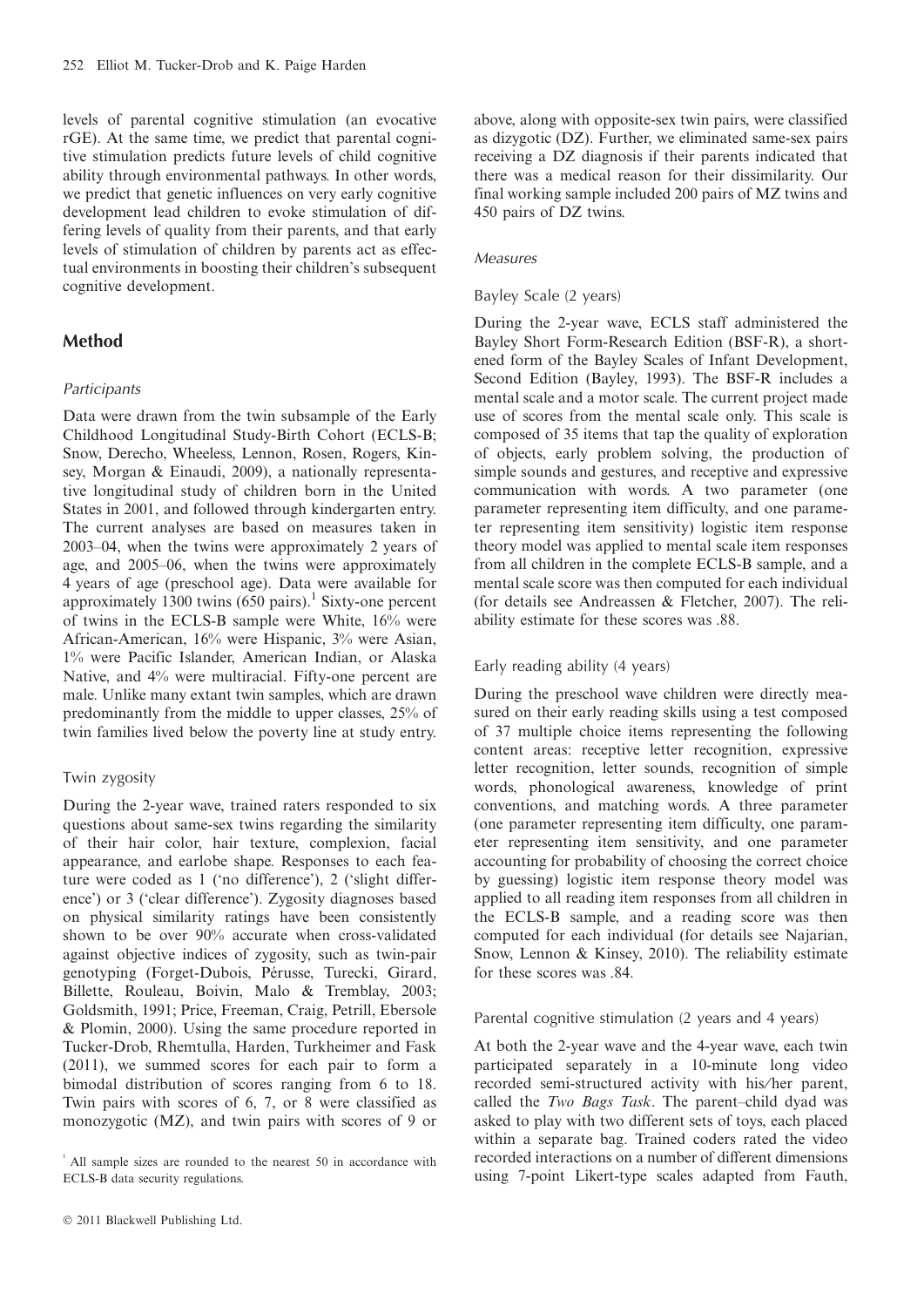Brady-Smith and Brooks-Gunn (2003). The current project used scores on Parental Stimulation of Cognitive Development, a scale that reflects the extent to which the parent demonstrates effortful teaching of the child to enhance cognitive, language, and perceptual development. The topic and method of teaching must be matched to both the child's developmental level and his or her level of interest in order for it to be rated as stimulating. The mean rating at 2 years was  $4.13$  (SD = 1.06), and the mean rating at 4 years was  $4.31$  ( $SD = 1.00$ ). Inter-rater reliability of this rating was estimated at over 90% for both waves of data collection (Andreassen & Fletcher, 2007; Najarian et al., 2010).

#### Analyses

The first set of analyses tested the directionality of the association between parenting and early cognitive ability, using two regression models fit to longitudinal phenotypic data from one randomly selected twin per pair. The first regression model tested whether, controlling for Bayley scores at 2 years, parenting behavior at 2 years predicts early reading skills at 4 years. The second regression model tested the reciprocal association (Bayley scores at 2 years predicting parenting behavior at 4 years, controlling for baseline parenting behavior). In each model, the key parameter of interest was the crosstrait, cross-time regression coefficient, which can be used to infer the directionality of the association between parenting behavior and children's cognitive ability.

Next, we used data from both twins in each pair to estimate a series of behavioral genetic models. Following the conventions of the classical twin model, variance in each phenotype was decomposed into three components: additive genetic (A; correlated 1.0 in identical twins and 0.5 in fraternal twins), shared environmental (C, representing environmental influences that make twins similar to each other; correlated 1.0 in all twin types), and nonshared environmental (E, representing environmental influences that make twins less similar to each other, plus measurement error; uncorrelated across twins). The associations between the phenotypes were modeled using a Cholesky decomposition, in which each subsequent phenotype is regressed onto the  $A$ ,  $C$ , and  $E$  components of all preceding phenotypes. In our parent $\rightarrow$ child model, we examined the cross-lagged association between cognitive stimulation at age 2 years and subsequent reading ability at age 4 years, controlling for genetic and environmental variation in Bayley scores at 2 years. This allowed us to test the extent to which genetic and environmental differences in the quality of cognitive stimulation predict future reading. In particular, a significant shared environmental (C) pathway would be consistent with a socialization model. In our child $\rightarrow$ parent model, we examined the cross-lagged association between Bayley scores at age 2 years and subsequent levels of cognitive stimulation at age 4 years, controlling for genetic and environmental variation in cognitive stimulation at 2 years. This allowed us to test the extent to which genetic and environmental differences in children's early cognitive ability predict the quality of future parenting. In particular, a significant genetic  $(A)$  pathway would be consistent with an evocative gene–environment correlation, such that children with genetic predispositions for higher cognitive ability evoke greater cognitive stimulation from their parents.

### **Results**

#### Phenotypic evidence for reciprocal parent–child effects

Parameter estimates from the phenotypic regression models are summarized in Table 1. Two observations are of note. First, consistent with previous research, both cognitive ability and parenting behavior displayed significant longitudinal stability: Parent behavior at 2 years predicted parent behavior at 4 years, and Bayley scores at 2 years predicted reading skills at 4 years. Second, the cross-lagged associations indicated bidirectional effects between parents and children: Parenting behavior at 2 years predicted reading skills at 4 years, even after accounting for Bayley scores at 2 years, and Bayley scores at 2 years predicted parenting behavior at 4 years, even after accounting for parenting behavior at 2 years. These cross-lagged relations are highlighted in bold in Table 1.

#### Behavioral genetic model for parent $\rightarrow$ child effects on reading ability at age 4

Parameter estimates from the full behavioral genetic model of parent $\rightarrow$ child effects are presented in the top portion of Table 2, and parameter estimates from a reduced form of this model, in which only significant parameters were retained, are presented in the bottom portion of Table 2. As summarized in the top half of Table 3, the trimmed model fit the data as well as the full model. This model yielded four main results. First, Bayley scores at 2 years were primarily influenced by the

Table 1 Standardized parameter estimates (and standard errors) from phenotypic regression models

|                                                     | Outcome                                 |                                                 |  |  |  |
|-----------------------------------------------------|-----------------------------------------|-------------------------------------------------|--|--|--|
| Predictor                                           | Early<br>reading<br>$(4 \text{ years})$ | Cognitive<br>stimulation<br>$(4 \text{ years})$ |  |  |  |
| Parent $\rightarrow$ child regression model         | .350(.039)                              |                                                 |  |  |  |
| Bayley (2 years)<br>Cognitive stimulation (2 years) | .140(.046)                              |                                                 |  |  |  |
| Child $\rightarrow$ parent regression model         |                                         |                                                 |  |  |  |
| Bayley (2 years)                                    |                                         | .147(.045)                                      |  |  |  |
| Cognitive stimulation (2 years)                     |                                         | .230(.048)                                      |  |  |  |

Note: All p-values < .05. Model estimates using one twin per pair. Parameters representing the longitudinal cross-trait association are highlighted in bold font.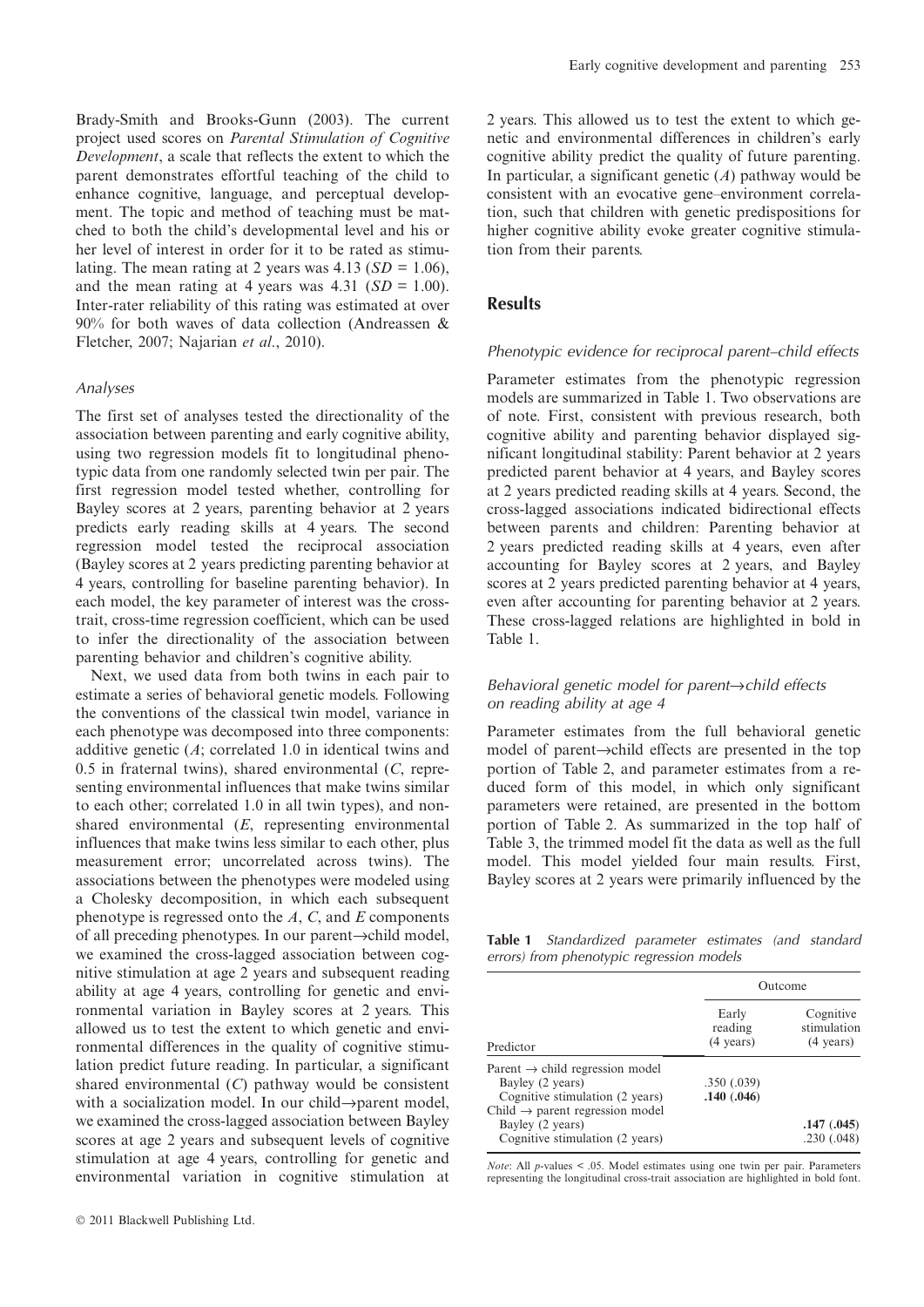|                     | Bayley scores (2 years) |                |                 | Cognitive stimulation (2 years) |                  |               | Early reading (4 years) |               |               |
|---------------------|-------------------------|----------------|-----------------|---------------------------------|------------------|---------------|-------------------------|---------------|---------------|
|                     | A                       | C              | E               | A                               | C                | E             | $\mathbf{A}$            | C             | E             |
| Full model          |                         |                |                 |                                 |                  |               |                         |               |               |
| Bayley (2 years)    | $.420*(.076)$           | $.769*(.033)$  | $.481*(.027)$   |                                 |                  |               |                         |               |               |
| Cognitive           | .168(.127)              | $.348*(.064)$  | $.032$ $(.044)$ | .195(.201)                      | $.753*(.042)$    | $.495*(.031)$ |                         |               |               |
| stimulation         |                         |                |                 |                                 |                  |               |                         |               |               |
| $(2 \text{ years})$ |                         |                |                 |                                 |                  |               |                         |               |               |
| Reading (4 years)   | $.284*$ $(.103)$        | $.358*(.054)$  | .034(.033)      | $-.059(.305)$                   | $.156*(.064)$    | $-.018(.036)$ | .173(.242)              | $.742*(.033)$ | $.425*(.026)$ |
| Trimmed model       |                         |                |                 |                                 |                  |               |                         |               |               |
| Bayley (2 years)    | $.427*(.063)$           | $.767*$ (.030) | $.479*(.024)$   |                                 |                  |               |                         |               |               |
| Cognitive           |                         | $.737*(.027)$  |                 |                                 | $.737*(.027)$    | $.518*(.021)$ |                         |               |               |
| stimulation         |                         |                |                 |                                 |                  |               |                         |               |               |
| $(2 \text{ years})$ |                         |                |                 |                                 |                  |               |                         |               |               |
| Reading (4 years)   | $.350*(.058)$           | $.337*$ (.047) |                 |                                 | $.165*$ $(.048)$ |               |                         | $.746*(.023)$ | $.424*(.021)$ |

Table 2 Standardized parameter estimates (and standard errors) from behavioral genetic model of parent->child effects on reading ability at age 4

Note: Rows = dependent variables; columns = predictor variables. Parameters representing cross-lagged associations are highlighted in bold. \*Parameter significant at  $p < .05$ .

Table 3 Fit comparisons for full versus trimmed behavioral genetic models

| Model                              |       | df |       | CFI  | TLI  | AIC     | BIC     | <b>RMSEA</b> |
|------------------------------------|-------|----|-------|------|------|---------|---------|--------------|
| $Parent{\rightarrow}child\ models$ |       |    |       |      |      |         |         |              |
| Complete                           | 27.38 | 33 | 0.74  | 1.00 | 1.00 | 7704.65 | 7799.17 | 0.00         |
| <b>Trimmed</b>                     | 39.46 | 40 | 0.49  | 1.00 | 1.00 | 7702.72 | 7765.74 | 0.00         |
| Difference                         | 12.07 |    | > .05 |      |      |         |         |              |
| $Child \rightarrow parent$ models  |       |    |       |      |      |         |         |              |
| Complete                           | 33.68 | 33 | 0.43  | 1.00 | 1.00 | 8628.81 | 8723.34 | 0.01         |
| <b>Trimmed</b>                     | 46.79 | 40 | 0.21  | 0.99 | 1.00 | 8627.92 | 8690.93 | 0.02         |
| Difference                         | 13.11 |    | > .05 |      |      |         |         |              |
|                                    |       |    |       |      |      |         |         |              |

*Parent Child*

Note: Preferred model is in bold.

shared environment ( $c^2 = 59\%$ ), but were also influenced by genes ( $h^2 = 18\%$ ) and by the nonshared environment  $(e^{2} = 23\%)$ . Second, the concurrent relation between Bayley scores and cognitive stimulation at 2 years was due entirely to shared environmental factors influencing both traits. Third, the stability between Bayley scores at 2 years and reading ability at 4 years was due to genetic and shared environmental factors. Fourth, and of greatest relevance, the association between cognitive stimulation at age 2 years and reading ability at age 4 years was entirely mediated by the shared environment (see the bolded parameter estimates in Table 2). This latter result suggests that parental stimulation affects children's cognitive development through a family-level process that equally affects both twins from a given pair. Figure 1 displays these latter findings. Dotted lines represent nonsignificant parameters, and solid lines represent significant parameters. The bolded pathway, with accompanying parameter estimates, represents the significant cross-lagged shared environmental association between parenting and cognitive development.

### Behavioral genetic model for child $\rightarrow$ parent effects on cognitive stimulation at age 4

Parameter estimates for the behavioral genetic model of  $child \rightarrow$  parent effects are presented in the top portion of Table 4, and parameter estimates from a reduced form

Bayley (2 years) Ea Reading (4 years) A C 1 1 E 1 A C 1 1 E 1 Parental Stimulation (2 years) A C 1 1 E 1 .737 .165

Figure 1 Behavior genetic model of parent  $\rightarrow$  child effects on reading ability at 4 years. Note: Bolded paths represent significant cross-lagged associations.

of this model, in which only significant parameters were retained, are presented in the bottom portion of Table 4. As summarized in the bottom half of Table 3, the trimmed model fit the data as well as the full model. This model yielded three main results. First, consistent with the conceptualization of parenting as a family-level environment, most of the variance in cognitive stimulation at 2 years was due to environmental factors shared by twins  $(c^2 = 68\%; h^2 = 7\%; e^2 = 24\%).$  Second, shared environmental factors were primarily responsible for the stability of cognitive stimulation between 2 years and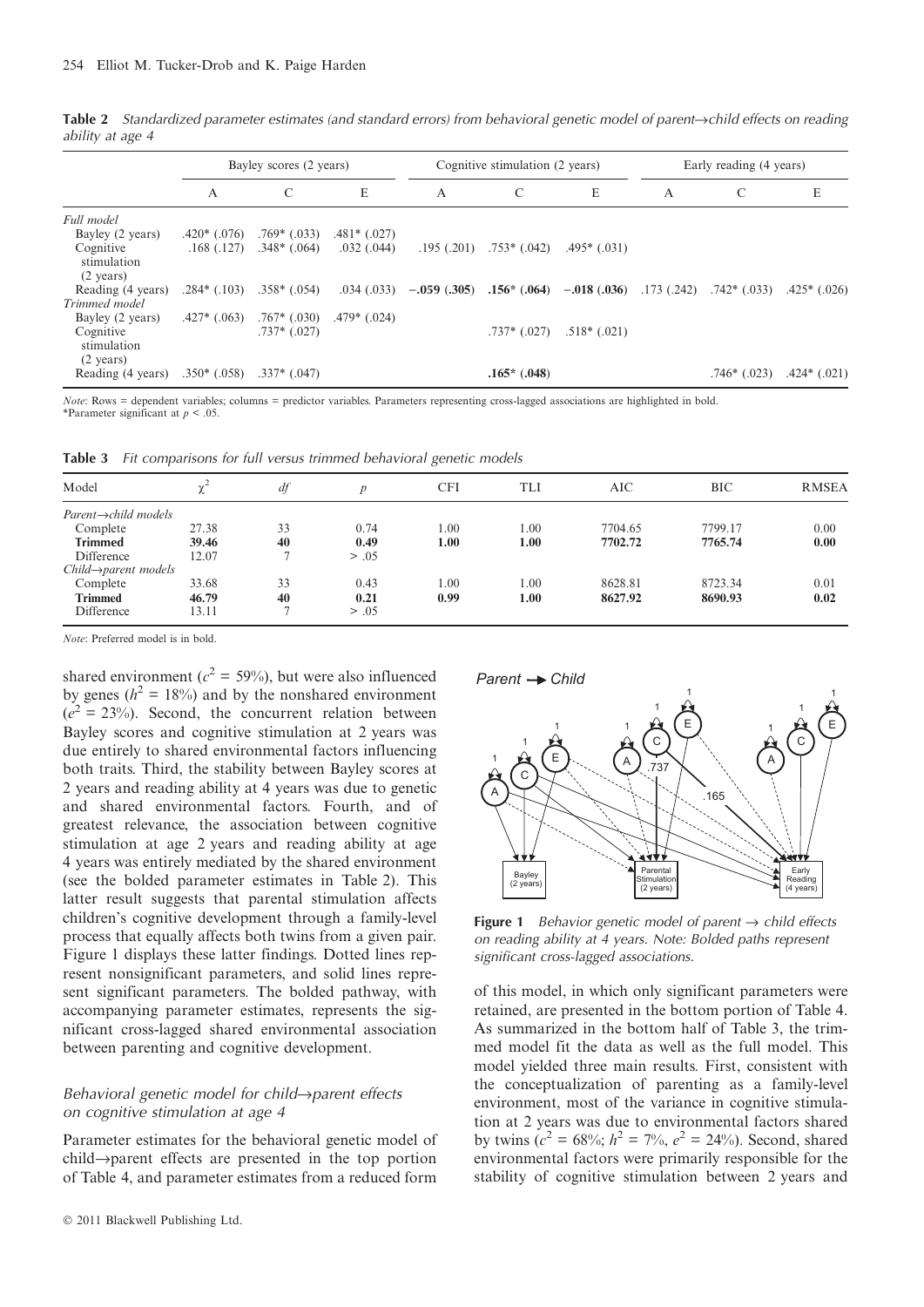|                                                                     | Cognitive stimulation (2 years) |                                 |                  | Bayley scores (2 years)        |               |               | Cognitive stimulation (4 years) |               |               |
|---------------------------------------------------------------------|---------------------------------|---------------------------------|------------------|--------------------------------|---------------|---------------|---------------------------------|---------------|---------------|
|                                                                     | A                               | C                               | E                | A                              | C             | E             | A                               | C             | E             |
| Full model                                                          |                                 |                                 |                  |                                |               |               |                                 |               |               |
| Cognitive<br>stimulation<br>$(2 \text{ years})$                     | $.305*$ (.102)                  | $.818*(.030)$                   | $.487*$ $(.028)$ |                                |               |               |                                 |               |               |
| Bayley (2 years)                                                    | .178(0.149)                     | $.340*(.056)$                   | .042(.039)       | $.393*$ $(.089)$               | $.685*(.039)$ | $.476*(.026)$ |                                 |               |               |
| Cognitive<br>stimulation<br>$(4 \text{ years})$                     | $-0.128$ (.148)                 | $.343*(.062)$                   | .075(.045)       | $.253*(.119)$                  | .060(.408)    | $-.014(.754)$ | $.001$ $(.026)$                 | $.628*(.057)$ | $.631*(.030)$ |
| Trimmed model                                                       |                                 |                                 |                  |                                |               |               |                                 |               |               |
| Cognitive<br>stimulation<br>$(2 \text{ years})$                     | $.267*$ (.134)                  | $.827*(.033)$                   | $.494*(.031)$    |                                |               |               |                                 |               |               |
| Bayley (2 years)<br>Cognitive<br>stimulation<br>$(4 \text{ years})$ |                                 | $.405*$ (.040)<br>$.325*(.043)$ |                  | $.428*(.072)$<br>$.218*(.070)$ | $.649*(.042)$ | $.481*(.026)$ |                                 | $.655*(.030)$ | $.646*(.023)$ |

Table 4 Standardized parameter estimates (and standard errors) from behavioral genetic model of child- $\rightarrow$ parent effects on cognitive stimulation at age 4

Note: Rows = dependent variables; columns = predictor variables. Parameters representing cross-lagged associations are highlighted in bold.

\*Parameter significant at  $p < .05$ .

4 years. Third, and of greatest relevance, the relation between Bayley scores and later stimulation was entirely mediated by genetic variation (see the bolded parameters in Table 4). This latter result suggests that parents adjust the level of cognitive stimulation that they provide in response to their children's genetic predispositions for cognitive ability. In other words, genetic differences in early cognitive ability evoke differential levels of stimulation from parents. Figure 2 displays these latter findings. Dotted lines represent nonsignificant parameters, and solid lines represent significant parameters. The bolded pathway, with accompanying parameter estimates, represents the significant cross-lagged genetic association between early cognitive ability and parenting.

## **Discussion**

The goal of this study was to test the predictions of a transactional model of cognitive development, in which



**Figure 2** Behavior genetic model of child  $\rightarrow$  parent effects on cognitive stimulation at 4 years. Note: Bolded paths represent significant cross-lagged associations.

initial genetic differences in children's cognitive ability evoke differential levels of cognitive stimulation from parents, while cognitive stimulation has an environmental effect on children's future cognitive ability. Although transactional models of genetic predisposition and environmental experience have been suggested by numerous authors seeking to end the specious 'nature vs. nurture' debate, and a volume of previous research has provided general support for both the bidirectionality of parent–child associations and for the existence of genetic differences in children's experiences with parenting, this study constituted the first direct test of gene–environment transactions in early childhood cognitive development using longitudinal, genetically informative data.

We found two main results. First, the longitudinal phenotypic associations between parental cognitive stimulation and child cognitive ability were reciprocal. Notably, the standardized regression coefficients from our phenotypic models were approximately equal, indicating that children's abilities predict their parents' future behavior as strongly as parents' behaviors predict their children's future abilities. Our study thus adds to a growing literature challenging the assumption that bidirectional parent–child associations are necessarily asymmetrical in favor of stronger parental influence (Pardini, 2008); across multiple domains, estimates of child->parent effects often equal or even exceed estimates of parent $\rightarrow$ child effects (e.g. Hipwell, Keenan, Kasza, Loeber, Stouthamer-Loeber & Bean, 2008; Laird, Pettit, Bates & Dodge, 2003; Larsson, Viding, Rijsdjik & Plomin, 2008). Second, our behavioral genetic models (illustrated in Figures 1 and 2) found that genetic differences in children's initial levels of cognitive ability predicted subsequent levels of cognitive stimulation by parents (even though genes accounted for a relatively small proportion of the overall variance in initial cognitive ability). At the same time, between-family environmental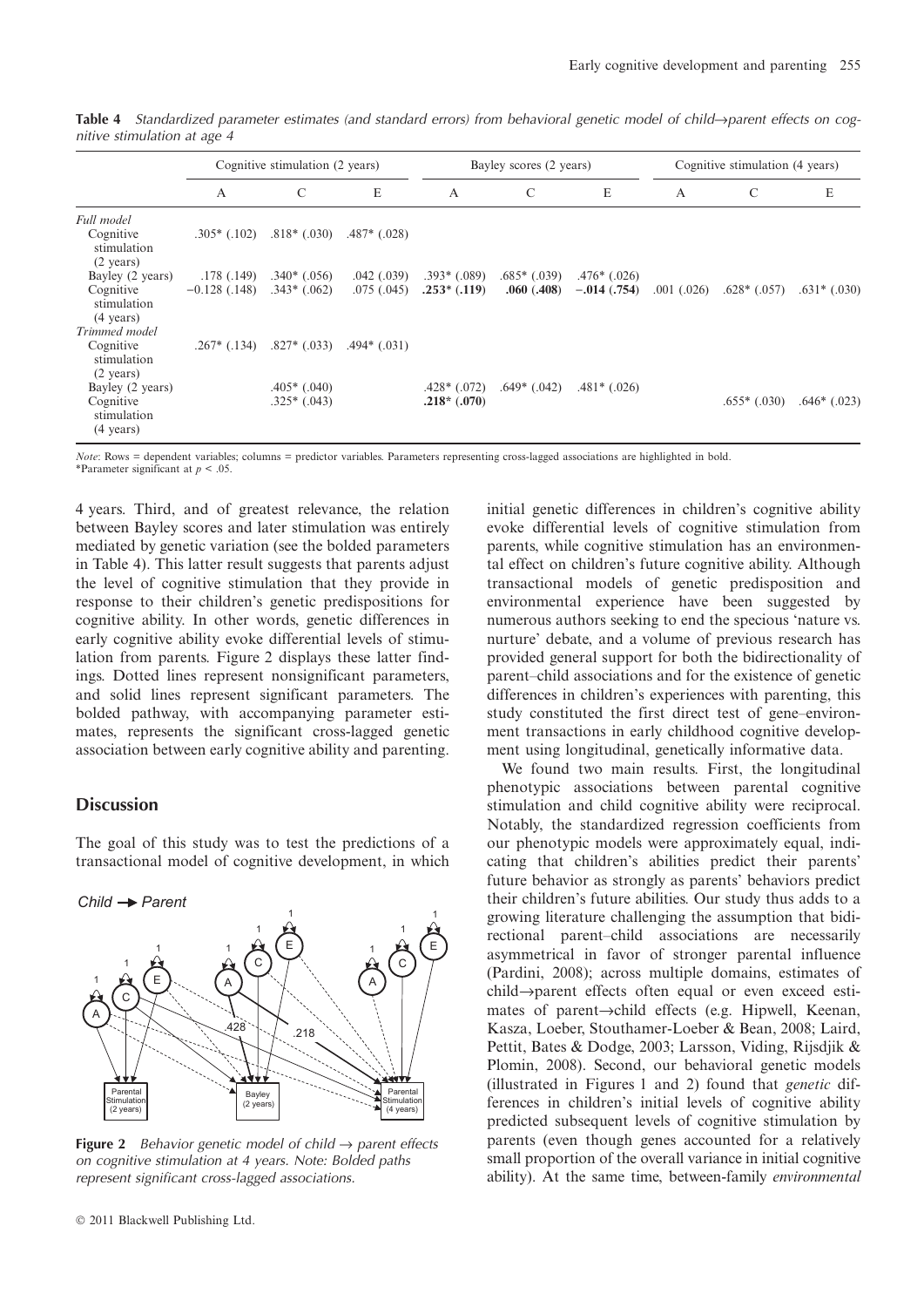differences in cognitive stimulation predicted children's subsequent levels of reading ability. Thus, our results suggest that children's early environments may indeed be the workhorses of cognitive development, but because exposure to these environments comes to be systematically correlated with genetic differences, environmental inputs ultimately amplify genetic variation.

One additional, null, result is also notable. Although there were substantial nonshared environmental influences on both parenting and cognition at 2 years and at 4 years, the nonshared environment played little, if any, role in the longitudinal relations across time points. That is, within MZ twin pairs differences in cognition and parenting were not stable over time. Thus, our results indicate that while environmental influences that are unique to each twin may have large effects in the short term, these non-shared experiences tend not to be recurring or systematic for an individual child over the course of development. This finding may help to explain why, even though unmeasured environments differentially experienced by children in the same family are typically estimated to have large effects (Plomin & Daniels, 1987), attempts to identify large measurable nonshared environmental correlates of behavioral development have been unsuccessful (Turkheimer & Waldron, 2000). To the extent that nonshared environmental influences on development are temporally ephemeral and non-recurring, they may be effectively indistinguishable from random error of measurement (Dickens, Turkheimer & Beam, 2011). Because environmental experiences that occur as functions of children's endogenous propensities may be more persistent and recurring than those that are exogenous (and hence less correlated with children's genotypes) they may have more systematic and lasting effects on development (Dickens & Flynn, 2001; Raine, Reynolds, Venables & Mednick, 2002).

Two major strengths of the current study, which are comparatively rare in behavioral genetic research, are the use of a diverse and nationally representative sample of twins born in the United States, and the objective coding of parenting behavior observed during a dyadic task conducted separately with each twin, as opposed to selfreports of parenting behavior. However, the data analyzed were also limited in some respects. First, parenting and cognition data were only available for a relatively narrow period during early childhood: ages 2 years to 4 years. More longitudinal measurements over an extended age range would be useful to examine how gene–environment transactions unfold over the entire span of child development. One might expect that, as parenting behaviors become less and less characteristics of the parents, and more and more characteristics of children, the pathway through which experiences affect later learning would transition from a shared environmental pathway in early childhood to a genetic pathway in middle and late childhood. Second, our study only made use of one index of parenting quality, but cognitive stimulation is, of course, embedded in a larger matrix of parenting behaviors. For

example, situational factors, such as having to work two jobs, could limit the amount of time that even 'good' parents are able to spend with their children and thus reduce the amount of cognitive stimulation that children actually receive (Guryan, Hurst & Kearney, 2008). Detailed information about how parents' time is spent in their day-to-day lives would be particularly useful in this respect. Third, while the current twin design was informative about the operation of children's genes, it was insufficient for making inferences about the operation of parents' genes. That is, while we found that parenting affected cognitive development through a family-level environmental pathway, our design was not capable of determining the extent to which parenting behaviors were themselves influenced by parents' genes.

In addition, the rapidity of cognitive change in early childhood has implications for how to best measure cognition at each age. Specifically, using the exact same measure of cognition for both 2-year-olds and 4-yearolds would be inappropriate. In other words, the Bayley test is an appropriate measure for 2-year-olds, but would have been an inappropriate measure for 4-year-olds, and similarly, a test of early reading is an appropriate measure for 4-year-olds, but would have been an inappropriate measure for 2-year-olds. Although the ability measured by the Bayley test and that measured by the reading test are conceptually distinguishable, past literature had indeed found a strong genetic link between general cognitive ability and multiple forms of achievement (Thompson, Detterman & Plomin, 1991), suggesting that the constructs are empirically similar. In the current study, Bayley scores at 2 years significantly predicted reading scores at 4 years, further supporting a relation between the two scales. Nevertheless, that repeated measures of the same form of cognition (e.g. general mental ability) were not available remains a limitation of the current study.

Although parent $\rightarrow$ child and child $\rightarrow$ parent influences were found to be equal in magnitude in this nationally representative sample of US-born twins (25% of whom were living below the poverty line), this result may not generalize to samples that include large proportions of children being raised under conditions of severe deprivation. For example, samples that include children being raised in orphanages and Third World countries, in addition to children being raised in healthy range environments, may contain substantially more heterogeneity in parenting quality, which could result in a standardized parent $\rightarrow$ child relation that exceeds the corresponding  $child \rightarrow parent$  relation.

While the current study was concerned with documenting the pattern by which genes and environments come to be correlated over time, it did not specifically test whether genes and environments interact with one another to influence cognitive development. Belsky (2005) has hypothesized that differences in young children's genotypes may relate to differences in the extent to which they are susceptible to both positive and negative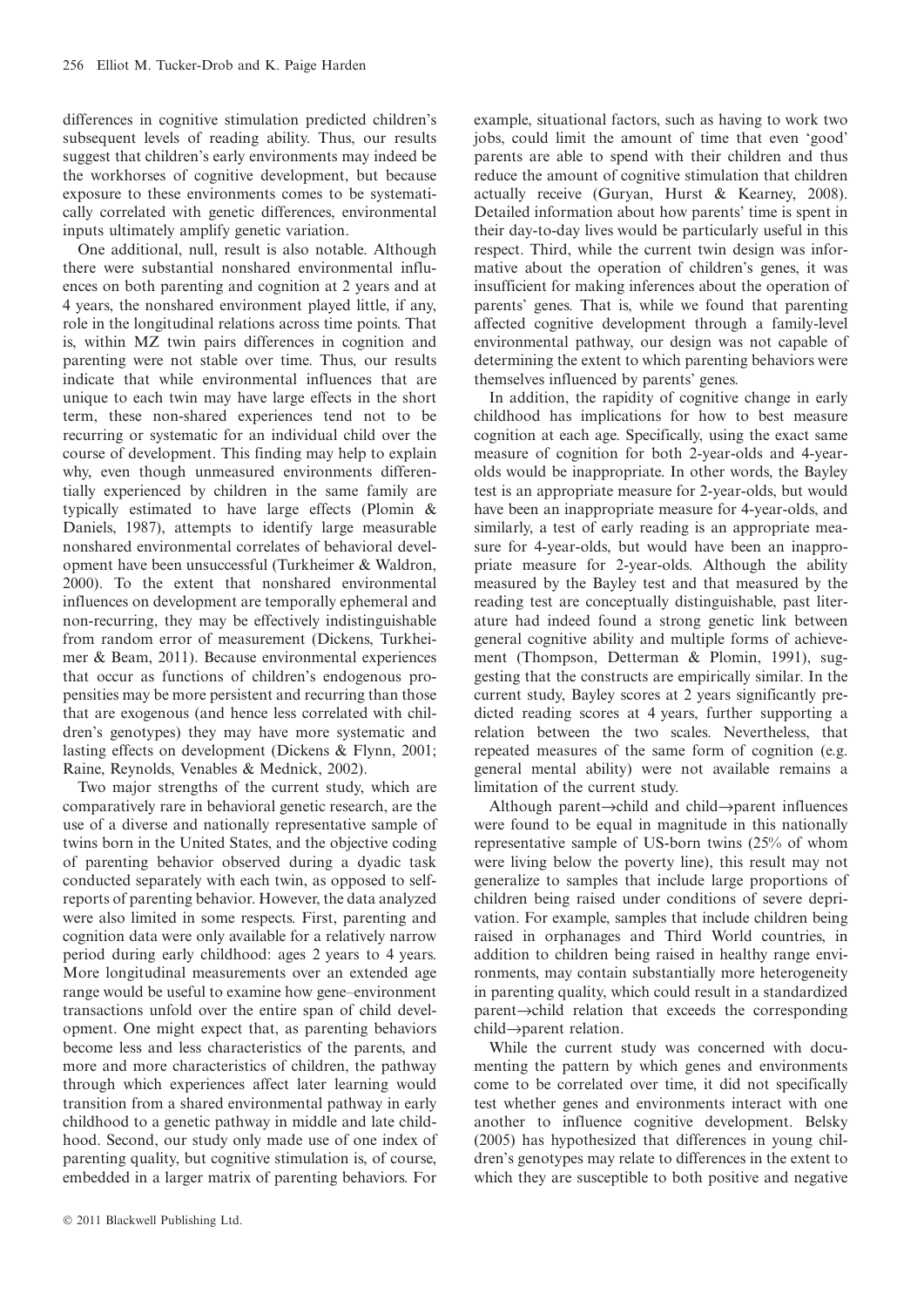environmental inputs (such as parenting). Bronfenbrenner and Ceci (1994) have hypothesized that the realization of genetic potentials for healthy psychological development depends on environmental experience. Central to Bronfenbrenner and Ceci's framework is the concept of proximal processes, which they define as reciprocal interactions between the child and the caregiver that help to stimulate learning. Indeed, a number of studies (Friend, DeFries & Olson, 2008; Harden, Turkheimer & Loehlin, 2007; Rowe, Jacobson & van den Oord, 1999; Turkheimer, Haley, Waldron, D'Onofrio & Gottesman, 2003; Tucker-Drob et al., 2011) have documented that the heritability of cognitive development is more pronounced in higher socioeconomic contexts, where proximal processes are presumed to be more abundant. An important direction for future research will be to examine whether the reciprocal gene–environment transactions documented in the current study vary as functions of macro-environmental contexts, such as socioeconomic status.

Finally, it is important to comment on the implications of the current findings for policy and intervention. Because we identified dyadic feedback processes between children and their parents, one possible implication is that early interventions for at-risk children may be most effective when they focus on both child functioning and parenting behaviors. As Huston, Duncan, McLoyd, Crosby, Ripke, Weisner and Eldred (2005) have commented, interventions could potentially have a 'suntan' effect, whereby their benefits fade after exposure stops. They commented that a primary goal of intervention research is to identify interventions that work into person–environment feedback loops such that they are maintained or even amplified after exposure stops. The current findings suggest that early educational interventions may benefit from focusing on improving reciprocal interactions between the parent and child, rather than a more narrow focus on parent-to-child cognitive stimulation.

## Acknowledgements

Preparation of this article was supported by NIH grant R21 HD069772. The Population Research Center at the University of Texas at Austin is supported by NIH center grant R24 HD042849. The analyses presented in this article made use of data from the Early Childhood Longitudinal Study, Birth Cohort (ECLS-B) data file, which was provided by the US Department of Education National Center for Education Statistics. John Loehlin provided valuable comments on previous versions of this article.

## References

for the 2-year data collection (NCES 2007–084). Washington, DC: National Center for Education Statistics, Institute of Education Sciences, US Department of Education.

- Bartels, M., Rietveld, M.J., van Baal, G.C., & Boomsma, D.I. (2002). Genetic and environmental influences on the development of intelligence. Behavior Genetics, 32, 237–249.
- Bayley, N. (1993). Bayley Scales of Infant Development (2nd edn.). San Antonio, TX: Psychological Corporation.
- Bell, R.Q. (1968). A reinterpretation of the direction of effects in studies of socialization. Psychological Review, 75, 81–95.
- Belsky, J. (2005). Differential susceptibility to rearing influence: an evolutionary hypothesis and some evidence. In B. Ellis & D. Bjorklund (Eds.), Origins of the social mind: Evolutionary psychology and child development (pp. 139–163). New York: Guilford.
- Berlin, L.J., Brooks-Gunn, J., Spiker, D., & Zaslow, M.J. (1995). Examining observational measures of emotional support and cognitive stimulation in black and white mothers of preschoolers. Journal of Family Issues, 16, 664–686.
- Bronfenbrenner, U., & Ceci, S.J. (1994). Nature–nurture reconceptualized in developmental perspective: a bioecological model. Psychological Review, 101, 568–586.
- Collins, A.W., Maccoby, E.E., Steinberg, L., Hetherington, E.M., & Bornstein, M.H. (2000). Contemporary research on parenting: the case for nature and nurture. American Psychologist, 55, 218–232.
- Crosnoe, R., Leventhal, T., Wirth, R.J., Pierce, K.M., Pianta, R.C., & NICHD Early Child Care Research Network (2010). Family socioeconomic status and consistent environmental stimulation in early childhood. Child Development, 81, 972– 987.
- Crouter, A.C., & Booth, A. (Eds.) (2003). Children's influence on family dynamics: The neglected side of family relationships. Mahway, NJ: Lawrence Erlbaum Associates.
- Davis, O.S.P., Haworth, C.M.A., & Plomin, R. (2009). Dramatic increase in heritability of cognitive development from early to middle childhood. Psychological Science, 20, 1301–1308.
- Dickens, W.T., & Flynn, J.R. (2001). Heritability estimates versus large environmental effects: the IQ paradox resolved. Psychological Review, 108, 346–369.
- Dickens, W.T., Turkheimer, E., & Beam, C. (2011). The social dynamics of the expression of genes for cognitive ability. In K.S. Kendler, S. Jaffee, & D. Romer (Eds.), The dynamic genome and mental health: The role of genes and environments in youth development (pp. 103–127). New York: Oxford University Press.
- Duncan, G.J., Brooks-Gunn, J., & Klebanov, P.K. (1994). Economic deprivation and early childhood development. Child Development, 65, 296–318.
- Dunn, J., & Plomin, R. (1986). Determinants of maternal behavior toward three-year-old siblings. British Journal of Developmental Psychology, 57, 348–356.
- Elkins, I.J., McGue, M., & Iacono, W.G. (1997). Genetic and environmental influences on parent–son relationships: evidence for increasing genetic influence during adolescence. Developmental Psychology, 33, 351–353.
- Fauth, R.C., Brady-Smith, C., & Brooks-Gunn, J. (2003). Parent–child interaction rating scales for the Play-Doh Task and father–child interaction rating scales for the Three-Bag Task. New York: National Center for Children and Families (NCCF), Teachers College, Columbia University.
- Forget-Dubois, N., Pérusse, D., Turecki, G., Girard, A., Billette, J.-M., Rouleau, G., Boivin, M., Malo, J., & Tremblay,
- Andreassen, C., & Fletcher, P. (2007). Early Childhood Longitudinal Study, Birth Cohort (ECLS–B) Psychometric report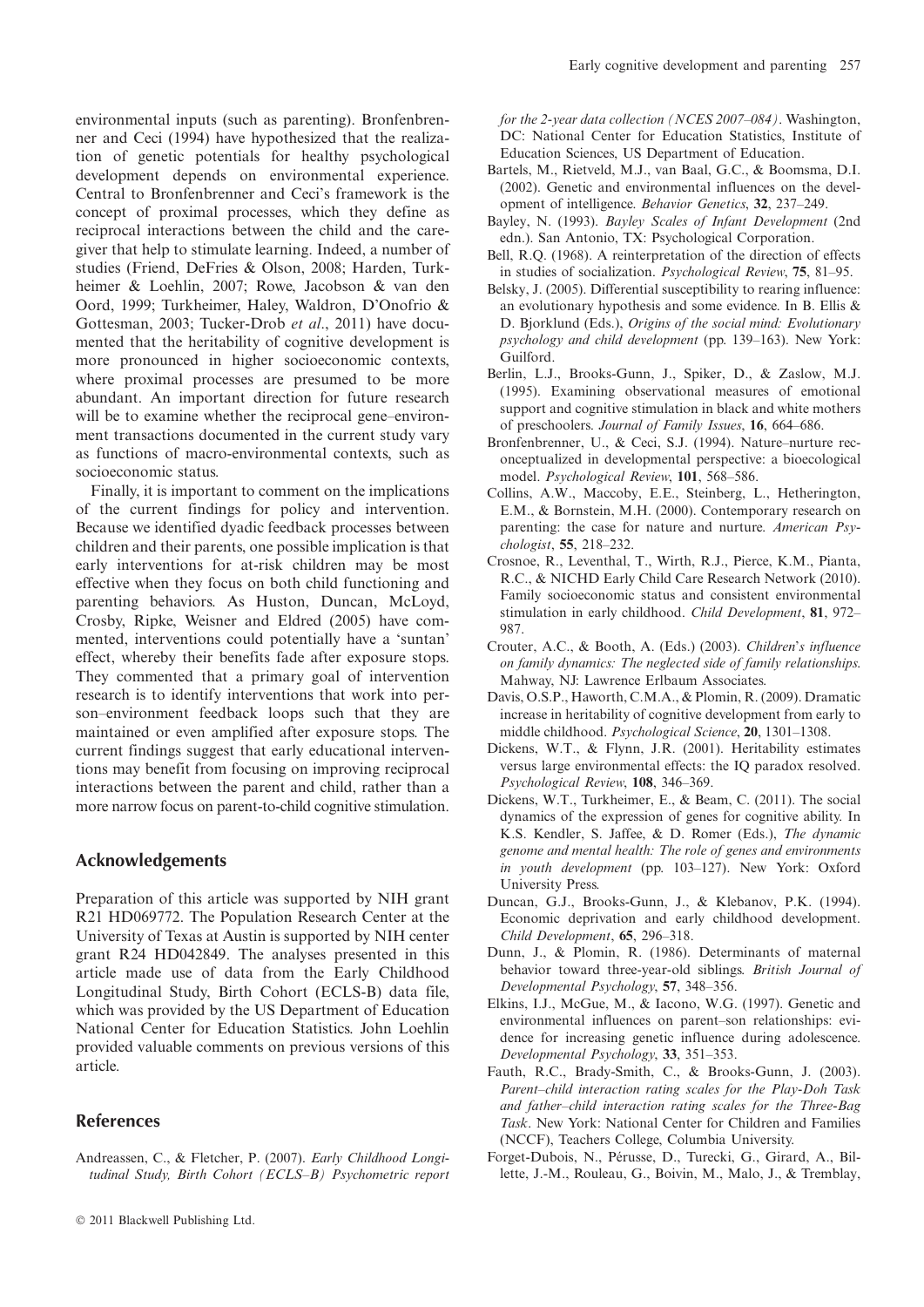R.E. (2003). Diagnosing zygosity in infant twins: physical similarity, genotyping, and chorionicity. Twin Research, 6, 479–485.

- Friend, A., DeFries, J.C., & Olson, R.K. (2008). Parental education moderates genetic influences on reading disability. Psychological Science, 19, 1124–1130.
- Garrett, P., Ng'andu, N., & Ferron, J. (1994). Poverty experiences of young children and the quality of their home environments. Child Development, 65, 331–345.
- Goldsmith, H.H. (1991). A zygosity questionnaire for young twins: a research note. Behavior Genetics, 21, 257–269.
- Guryan, J., Hurst, E., & Kearney, M.S. (2008). Parental education and parental time with children. Journal of Economic Perspectives, 22, 23–46.
- Harden, K.P., Turkheimer, E., & Loehlin, J.C. (2007). Genotype by environment interaction in adolescents' cognitive aptitude. Behavior Genetics, 37, 273–283.
- Hipwell, A., Keenan, K., Kasza, K., Loeber, R., Stouthamer-Loeber, M., & Bean, T. (2008). Reciprocal influences between girls' conduct problems and depression, and parental punishment and warmth: a six-year prospective analysis. Journal of Abnormal Child Psychology, 36, 663–677.
- Hubbs-Tait, L., Culp, A.M., Culp, R.E., & Miller, C.E. (2002). Relation of maternal cognitive stimulation, emotional support, and intrusive behavior during Head Start to children's kindergarten cognitive abilities. Child Development, 73, 110– 131.
- Huston, A.C., Duncan, G.J., McLoyd, V.C., Crosby, D.A., Ripke, M.R., Weisner, T.S., & Eldred, C.A. (2005). Impacts on children of a policy to promote employment and reduce poverty for low-income: new hope after five years. Developmental Psychology, 41, 902–918.
- Laird, R.D., Pettit, G.S., Bates, J.E., & Dodge, K.A. (2003). Parents' monitoring knowledge and adolescents' delinquent behavior: evidence of correlated developmental changes and reciprocal influences. Child Development, 74, 752–768.
- Landry, S.H., Smith, K.E., & Swank, P.R. (2006). Responsive parenting: establishing early foundations for social, communication, and independent problem-solving skills. Developmental Psychology, 42, 627–642.
- Landry, S.H., Smith, K.E., Swank, P.R., & Miller-Loncar, C.L. (2000). Early maternal and child influences on children's later independent and social functioning. Child Development, 71, 385–375.
- Larsson, H., Viding, E., Rijsdijk, F.V., & Plomin, R. (2008). Relationships between parental negativity and childhood antisocial behavior over time: a bidirectional effects model in a longitudinal genetically informative design. Journal of Abnormal Child Psychology, 36, 633–645.
- Lugo-Gil, J., & Tamis-LeMonda, C.S. (2008). Family resources and parenting quality: links to children's cognitive development across the first 3 years. Child Development, 79, 1065– 1085.
- McGue, M., Bouchard, T.J., Iacono, W.G., & Lykken, D.T. (1993). Behavioral genetics of cognitive ability: a life-span perspective. In R. Plomin & G.E. McClearn (Eds.), Nature, nurture, and psychology (pp. 59–76). Washington, DC: American Psychological Association.
- McGuire, S. (2003). The heritability of parenting. Parenting: Science and Practice, 3, 73–94.
- Najarian, M., Snow, K., Lennon, J., & Kinsey, S. (2010). Early Childhood Longitudinal Study, Birth Cohort (ECLS-B), Preschool–kindergarten 2007 psychometric report (NCES

2010-009). Washington, DC: National Center for Education Statistics, Institute of Education Sciences, US Department of Education.

- Neiderhiser, J.M., Reiss, D., Pedersen, N.L., Lichtenstein, P., Hansson, K., Cederblad, M., & Elthammer, O. (2004). Genetic and environmental influences on mothering of adolescents: a comparison of two samples. Developmental Psychology, 40, 335–351.
- Pardini, D.A. (2008). Novel insights into longstanding theories of bidirectional parent–child influences: Introduction to the special section. Journal of Abnormal Child Psychology, 36, 627–631.
- Petrill, S.A., Lipton, P.A., Hewitt, J.K., Plomin, R., Cherny, S.S., Corley, R., & DeFries, J.C. (2004). Genetic and environmental contributions to general cognitive ability through the first 16 years of life. Developmental Psychology, 40, 805– 812.
- Plomin, R. (1994). Genetics and experience. Thousand Oaks, CA: Sage Publications.
- Plomin, R., DeFries, J.C., & Fulker, D.W. (1988). Nature and nurture during infancy and early childhood. New York: Cambridge University Press.
- Plomin, R., Reiss, D., Hetherington, E.M., & Howe, G.W. (1994). Nature and nurture: genetic contributions to measures of the family environment. Developmental Psychology, 30, 32–43.
- Price, T.S., Freeman, B., Craig, I., Petrill, S.A., Ebersole, L., & Plomin, R. (2000). Infant zygosity can be assigned by parental report questionnaire data. Twin Research, 3, 129– 133.
- Raine, A., Reynolds, C., Venables, P.H., & Mednick, S.A. (2002). Stimulation seeking and intelligence: a prospective longitudinal study. Journal of Personality and Social Psychology, 82, 663–674.
- Rowe, D.C. (1981). Environmental and genetic influences on dimensions of parenting: a twin study. Developmental Psychology, 17, 203–208.
- Rowe, D.C., Jacobson, K.C., & Van den Oord, E.J.C.G. (1999). Genetic and environmental influences on vocabulary IQ: parental education level as moderator. Child Development, 70, 1151–1162.
- Scarr, S. (1997). Behavior-genetic and socialization theories of intelligence: truce and reconciliation. In R.J. Sternberg & E. Grigorenko (Eds.), Intelligence, heredity, and the environment (pp. 3–41). New York: Cambridge University Press.
- Scarr, S., & McCartney, K. (1983). How people make their own environments: a theory of genotype $\rightarrow$ environment effects. Child Development, 54, 424–435.
- Smith, K.E., Landry, S.H., & Swank, P.R. (2000). Does the content of mothers' verbal stimulation explain differences in children's development of verbal and nonverbal cognitive skills? Journal of School Psychology, 38, 27–49.
- Snow, K., Derecho, A., Wheeless, S., Lennon, J., Rosen, J., Rogers, J., Kinsey, S, Morgan, K., & Einaudi, P. (2009). Early Childhood Longitudinal Study, Birth Cohort (ECLS-B), Kindergarten 2006 and 2007 data file user's manual (2010- 010). Washington, DC: National Center for Education Statistics, Institute of Education Sciences, US Department of Education.
- Thompson, L.A., Detterman, D.K., & Plomin, R. (1991). Associations between cognitive abilities and scholastic achievement: genetic overlap but environmental differences. Psychological Science, 2, 158–165.